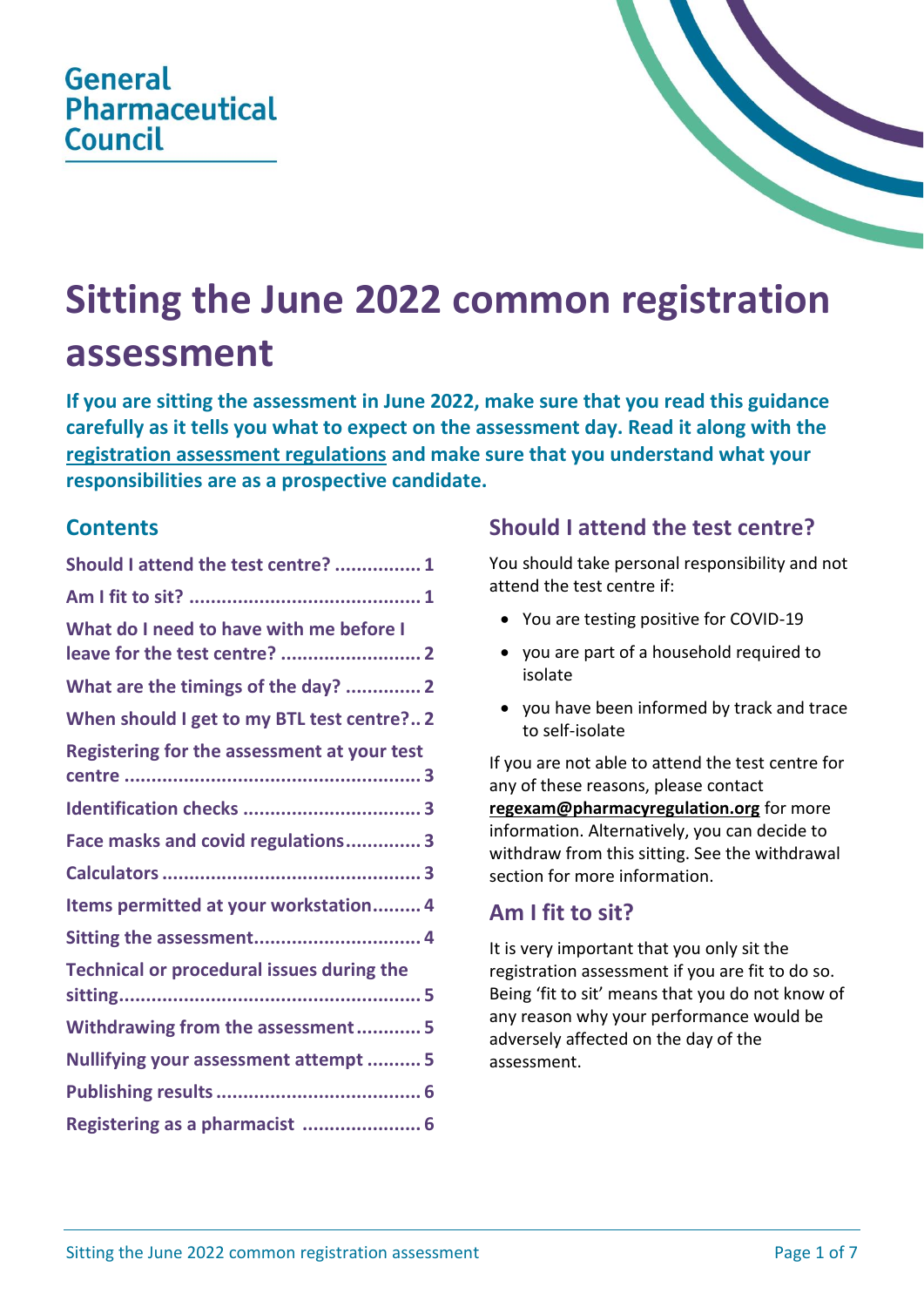You may decide you are not fit to sit for a wide range of reasons, including:

- that you have been ill in the run up to the assessment and have not been able to prepare adequately
- your ability to prepare adequately for the assessment because of pressures at work or caring responsibilities at home
- You did not apply in time for a reasonable adjustment, or your reasonable adjustment request was not granted and believe this could disadvantage you

If you do not think you are fit to sit the assessment, you should withdraw. You can do this at any point before you sign the onscreen non- disclosure agreement, when you are sitting at your workstation in the test room.

If you stay at your workstation after you have completed the non-disclosure agreement, you have declared yourself 'fit to sit' and can no longer withdraw from the assessment.

This means that we will not consider any reasons as grounds for an appeal that you would already have been aware of when you made your decision to sit the assessment.

For more information to help you decide if you are fit to sit, please read see the **[June](https://www.pharmacyregulation.org/education/pharmacist-foundation-training-scheme/registration-assessment/sitting-june-2022#fit-to-sit)  [assessment web page](https://www.pharmacyregulation.org/education/pharmacist-foundation-training-scheme/registration-assessment/sitting-june-2022#fit-to-sit)**.

# <span id="page-1-0"></span>**What do I need to have with me before I leave for the test centre?**

Make sure you bring with you to the test centre your:

- GPhC approved calculator for part one only
- identification documents
- bottle of water, if you want to be able to take a drink during the assessment. The water must be in a clear bottle.

# <span id="page-1-1"></span>**What are the timings of the day?**

**Part one** is a **2-hour exam** and will start for all candidates at **9:30am**, The standard sitting will finish at **11:30am.**

**Part two** is **2 hours 30 minutes** and will start for all candidates at **1:30pm.** The standard sitting will finish at **4:00pm**.

If you have been granted extra time, your finish time may be different from other candidates at your assessment centre.

#### **Make sure you check your booking confirmation details in your Scheduler account and your confirmation email.**

If you finish part one early, you will still be required to remain in the test room until the end of the allocated assessment time. Candidates are not allowed to leave the testing room within the last 30 minutes of the exam time unless it's for an emergency or to use the toilet.

You will be given a minimum of a one-hour break between part one and part two. You will be told by your invigilator when to report back to register for part two.

#### Registration for part two is usually **30 minutes before the exam start time.**

You are allowed to leave the test centre during the break, but you must make sure that you return in good time for registration and identity checks. If you are more than 15 minutes late, you will not be able to sit part two.

There will be a place to wait at the test centre if you want to stay there between the two papers.

# <span id="page-1-2"></span>**When should I get to my BTL test centre?**

Most BTL test centres will be open one hour before the start of part one. You can check the opening times for your test centre on your Scheduler account. You should **arrive 30 minutes before the start time** so that you can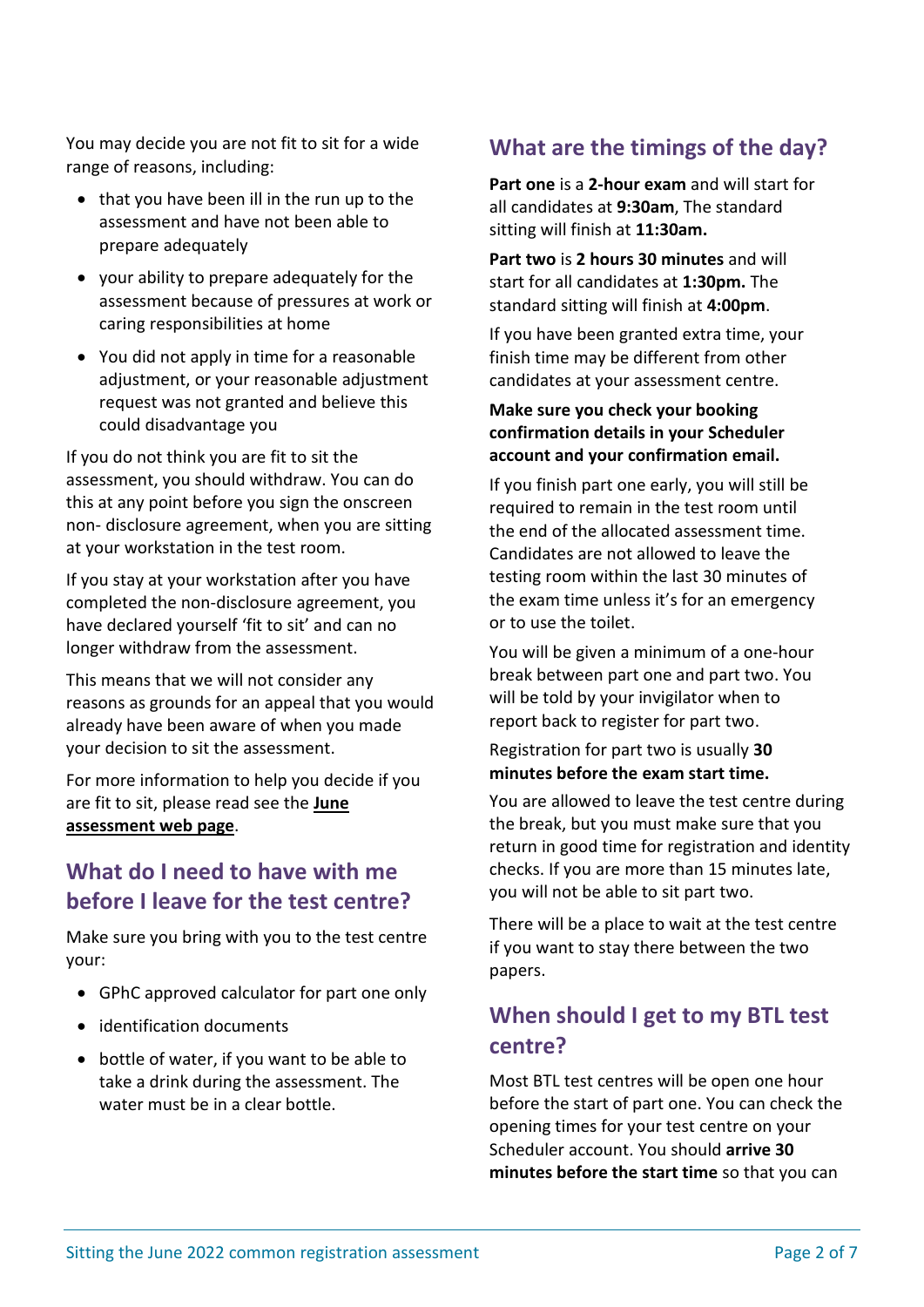register, put your belongings in designated area and use the toilets if you need to.

Plan your journey to your test centre ahead of time.

#### **If you arrive more than 15 minutes after the start time for the exam, you will not be able to sit and you will be asked to leave the test centre.**

If you are not able to sit because you are late, it is your responsibility to withdraw from the assessment, otherwise it will count as an attempt.

Provided you arrive within 15 minutes of the official start time of the paper, you will be given the full time to complete it but you will still be expected to start paper two at the original scheduled time.

# <span id="page-2-0"></span>**Registering for the assessment at your test centre**

As soon as you arrive, please go to the registration desk, sign in and follow the BTL registration process.

Make sure you sign in with the same signature as the one on the identity document you are using, as this will be checked to confirm your identity.

### <span id="page-2-1"></span>**Identification checks**

Identifications checks will be carried out before the assessment begins for both the morning and afternoon sittings.

#### **You must bring one photographic identification document with you on assessment day.**

**This can be either:**

- **a valid passport, or**
- **a valid UK or European driving license photo-card (either full or provisional)**

**No other form of identification will be accepted on the day of the assessment.**

#### **You must check that your documentation is signed and will be valid on the sitting date before attending the assessment.**

If the test centre staff feel that you do not resemble the photograph on your identification or that your signature does not match the one you gave when you signed in at the registration desk, you will **not** be able to sit the assessment.

If you are wearing a head covering that covers your head or face, you may be asked to remove it temporarily so that staff can complete identity checks.

### <span id="page-2-2"></span>**Face masks and covid regulations**

We encourage candidates to wear face masks to protect other candidates, test centre staff and themselves, while they are in the test centre. Candidates are allowed to wear a face covering for the entirety of the exam, if they want to do so, and test centres may ask that face coverings are worn in communal areas.

All centres closely follow government guidance, so make sure you are aware of this in the location where you are sitting your test. For example, candidates sitting in Northern Ireland should be aware that face coverings are strongly recommended in all indoor settings accessible to the public.

### <span id="page-2-3"></span>**Calculators**

#### **Calculators are only permitted in part one of the assessment.**

You will need a GPhC approved calculator to complete part one of the assessment. It is your responsibility to provide your own calculator and make sure that it is one of the GPhC approved models.

You are permitted to use the following approved calculators in part one of the registration assessment: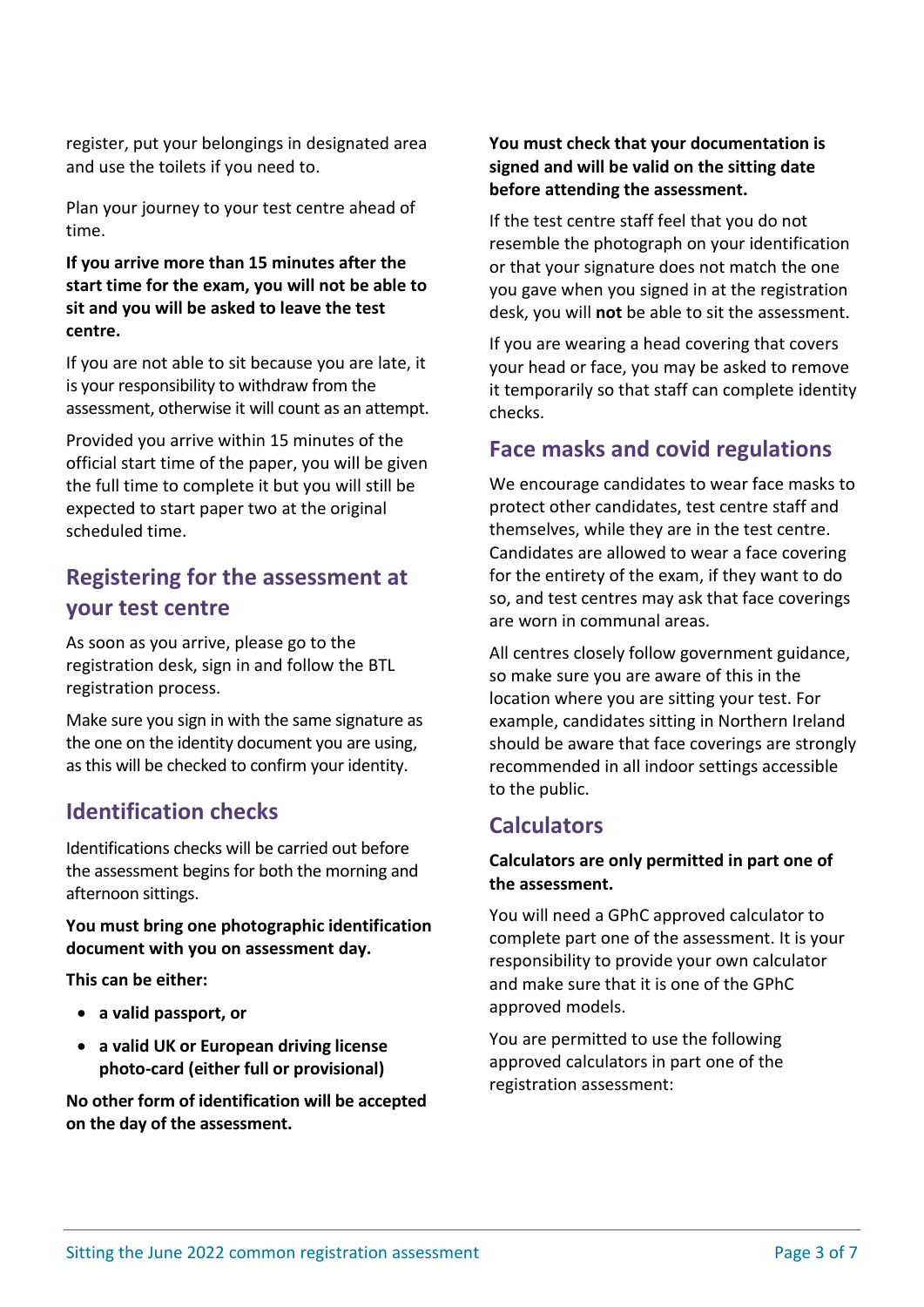• 1: Sharp EL 240SAB



• 2: Catiga CD-8185



• 3: Rebell Panther 8 Desktop Calculator



• 4: Aurora HC133



When you enter the test room for the part one sitting you must show your approved calculator, and any spares you might want to use during the assessment to the invigilator, who will check that they are an approved model.

**Unapproved calculator models are not permitted in the assessment room.** You will be asked to put an unapproved calculator back with your belongings and you will not be allowed to use it.

**Spare physical calculators will not be available on the day, but you will have access to an onscreen calculator for part one of the exam.**

The lack of a calculator, or a malfunctioning calculator, cannot be used as grounds for nullification in accordance with regulation 6.5 of the registration assessment regulations.

**If you do not bring the correct calculator with you, you have the option to either withdraw from the assessment or sit the assessment without a physical calculator and use the onscreen calculator only.** 

# <span id="page-3-0"></span>**Items permitted at your workstation**

Make sure you read the **[permitted items list](https://www.pharmacyregulation.org/sites/default/files/document/registration-assessment-permitted-item-list-for-sittings-in-2022_0.pdf)** so that you are aware of all the items permitted at your workstation.

You will be given several sheets of plain paper and a pen or pencil to use for any calculations and other notes. The paper and pen or pencil will be collected by the invigilator at the end of each paper. You are able to request additional sheets of paper during the assessment you need them.

BTL use standard pens in all test centres and if a pen runs out, you can ask the invigilator for another one.

Test centres will also provide noise cancelling headphones or earplugs, if you want to use them in case of noise disruptions in the test centre.

### <span id="page-3-1"></span>**Sitting the assessment**

To prepare yourself for sitting, please familiarise yourself with the **[example questions and](https://www.pharmacyregulation.org/education/pharmacist-foundation-training-scheme/registration-assessment/sitting-june-2022#Preparing-to-sit)  [learning points.](https://www.pharmacyregulation.org/education/pharmacist-foundation-training-scheme/registration-assessment/sitting-june-2022#Preparing-to-sit)**

At the beginning of both parts of the exam you will be required to read the terms and conditions, and confirm you have read all the information and that you are fit to sit. If you do not confirm this, you will not be able to continue.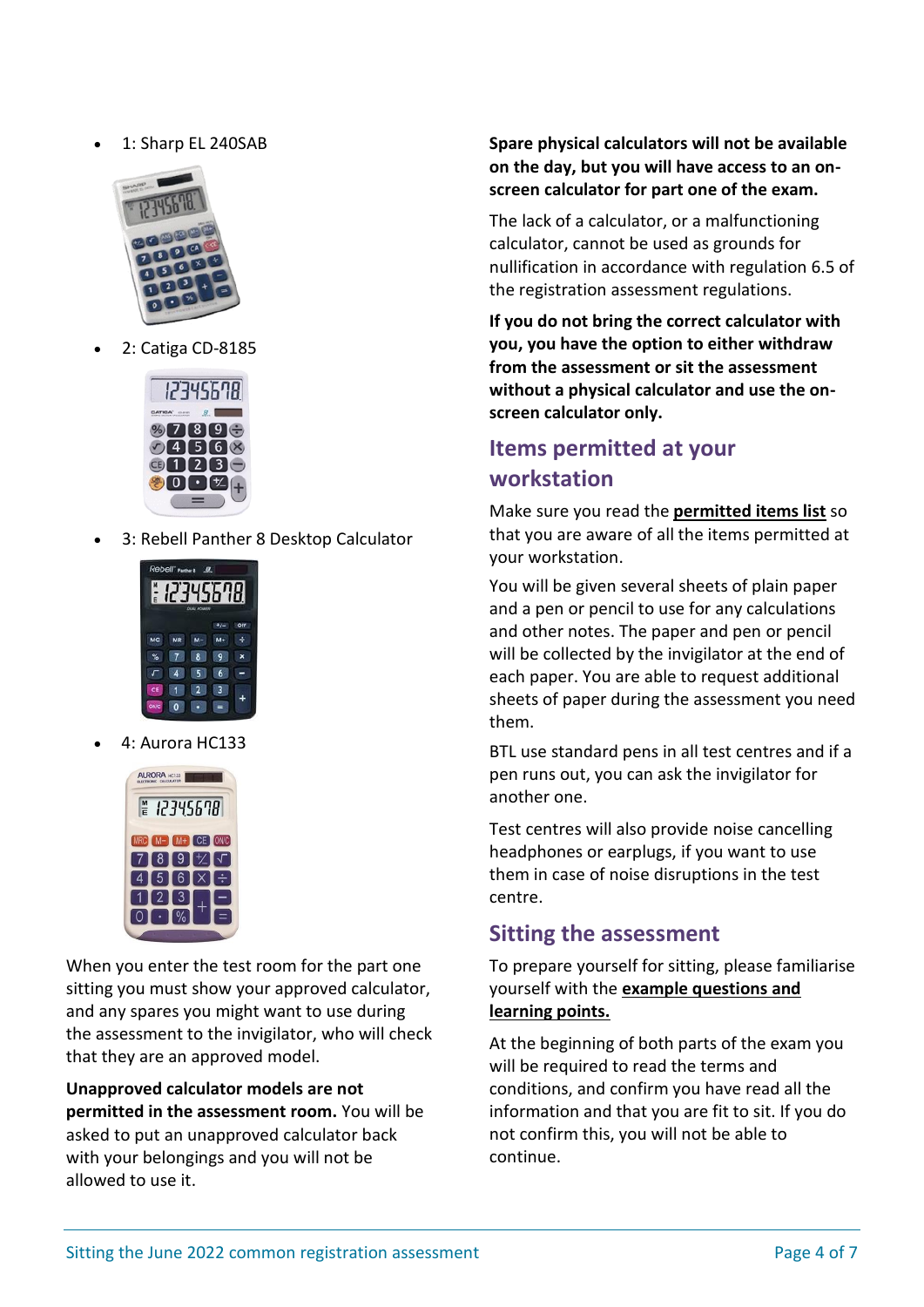During the assessment you can use the functions such as the built-in highlighter and search functions in the SURPASS test system to help you answer the questions. Use the example questions and the question guide on the sitting page to familiarise yourself with the system and the functions available to you.

You should check regularly how much time you have remaining to complete the paper you are sitting. You will be able to see a timer on your screen. If you do not complete the answers to all questions before the time is up, you will no longer be able to submit any further answers or make any changes. Please be reassured that all submitted answers are saved throughout the exam, even if you do not submit your exam yourself at the end of the sitting.

Once you have reached the end of each paper, please read the on-screen instructions and listen to the invigilator carefully.

### <span id="page-4-0"></span>**Technical or procedural issues during the sitting**

If you experience any technical or procedural issues whilst sitting the paper, you must raise this with an invigilator immediately. The invigilator will firstly help you resolve the issue, and also provide you with an invigilator report number to confirm that we will be made aware of the issue(s) you have experienced. If you feel that your performance may have been adversely affected by the issue(s), **it is essential that you log the incidents with an invigilator and complete an incident report. You will then receive a report number** which you can refer to if you decide to request a nullification due to the issue.

Please read the section below, and our **[guide](https://www.pharmacyregulation.org/education/pharmacist-foundation-training-scheme/registration-assessment/sitting-june-2022#fit-to-sit) [about nullifications.](https://www.pharmacyregulation.org/education/pharmacist-foundation-training-scheme/registration-assessment/sitting-june-2022#fit-to-sit)** 

### <span id="page-4-1"></span>**Withdrawing from the assessment**

You can withdraw from the assessment if you have applied to enter but did not attempt the assessment.

You must tell us that you want to withdraw from the sitting, including if you do not turn up to the sitting or decide to withdraw on the day after reaching the test centre.

To withdraw, complete and submit a *Notification of Withdrawal form,* which is **[available on the registration assessment sitting](https://www.pharmacyregulation.org/education/pharmacist-foundation-training-scheme/registration-assessment/sitting-june-2022#fit-to-sit)  [page](https://www.pharmacyregulation.org/education/pharmacist-foundation-training-scheme/registration-assessment/sitting-june-2022#fit-to-sit)** of the main GPhC website. Send your completed form to

**[withdrawals@pharmacyregulation.org](mailto:withdrawals@pharmacyregulation.org)**, by **Wednesday 6 July 2022** to formally withdraw from the assessment. We will confirm that we have received your withdrawal form.

For GPhC candidates, we will refund the exam entry fee of £182 to the card you paid with, usually within 28 days of the date of the assessment. We will not carry the entry fee forward to future sittings.

Pharmaceutical Society NI candidates will be refunded directly by the Pharmaceutical Society NI.

**If you do not formally withdraw from the assessment, it will count as one of your assessment attempts and you will forfeit that sitting and the fee.**

### <span id="page-4-2"></span>**Nullifying your assessment attempt**

**If you attempted any part of the assessment, and experienced adverse circumstances during the sitting, you may wish to submit a request to nullify your attempt.**

**You must report any incidents that occur on the day to an invigilator at the time they happen, and you must ensure that they log an incident report and provide you with a report number.** You **must** submit this report number as part of your nullification request.

You must request a nullification within five working days after the date of assessment, by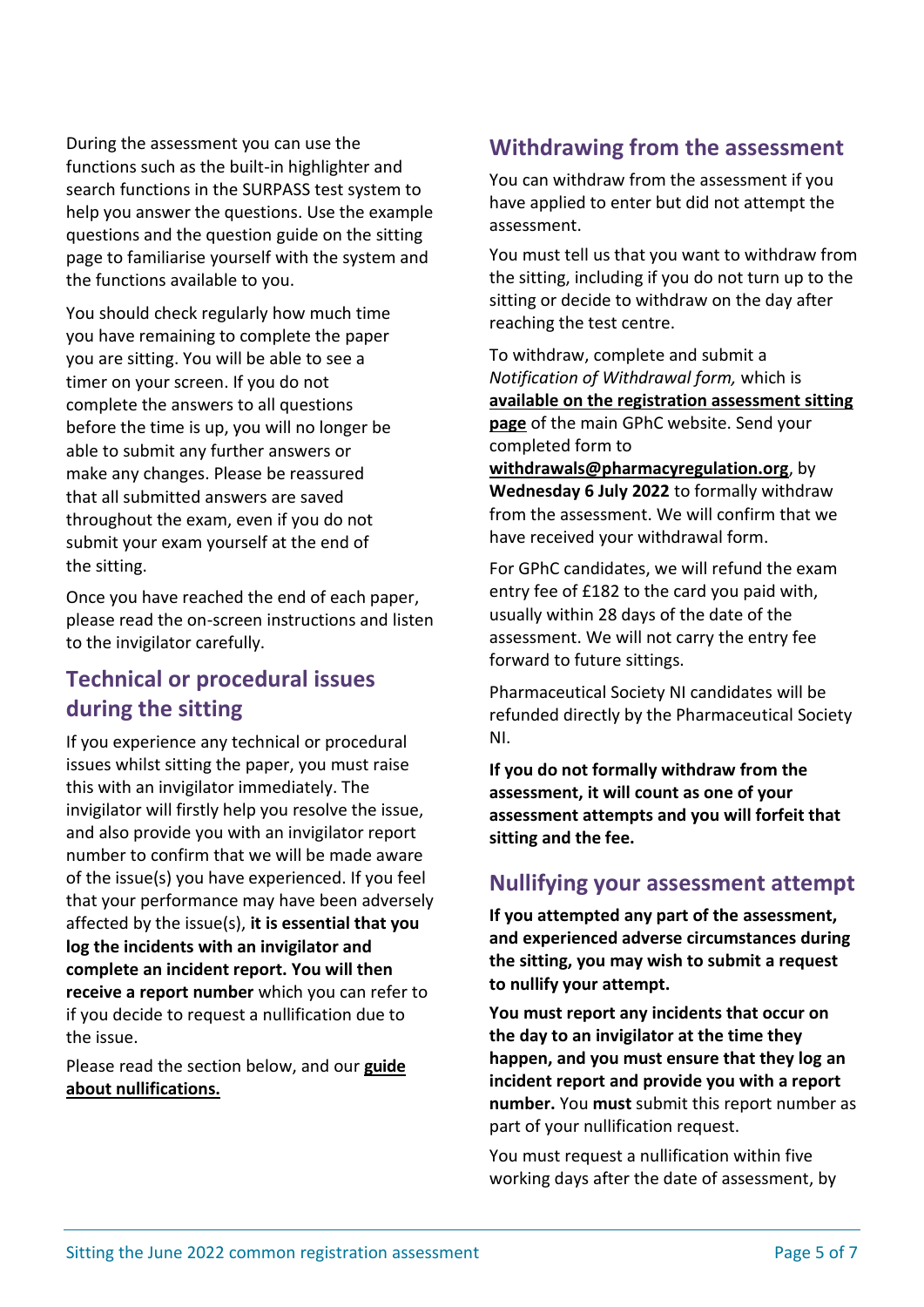completing a form to request a nullification of a registration assessment sitting attempt and providing supporting evidence from an appropriate source explaining why you were adversely affected during the assessment.

The nullification form will be available from 29 June on **[the assessment webpage.](https://www.pharmacyregulation.org/education/pharmacist-foundation-training-scheme/registration-assessment/sitting-june-2022#fit-to-sit)**

Complete the form and then submit it with your evidence to **[regexam@pharmacyregulation.org](mailto:regexam@pharmacyregulation.org)** by **Wednesday 6 July 2022** to have your nullification request assessed.

The Board of Assessors assess nullification requests as part of the post assessment process.

We will let you know the outcome of your request before we release assessment results.

Your assessment fee will not be refunded.

# <span id="page-5-0"></span>**Publishing results for GPhC candidates**

We will release your assessment results on the morning of **Friday 29 July 2022**, via myGPhC. You will receive a notification to check your myGPhC account via the communication preference you selected when you signed up to myGPhC. For example, if you have selected 'email' as your preference, you will be sent a notification on the morning of results day to the email address you have provided.

We will not issue any hard copy results by posted letter.

We will not give or confirm results by phone or email under any circumstances for information security reasons.

If you cannot access or view your results on myGPhC, please contact us on **0203 713 8000** or email **[regxam@pharmacyregulation.org](mailto:regxam@pharmacyregulation.org)**. Please quote your name, foundation training number and date of birth.

**PSNI candidates:** for information about receiving your results, please **[read the](https://www.psni.org.uk/pre-registration/common-registration-assessments-in-2022/)  [information on the Pharmaceutical Society NI](https://www.psni.org.uk/pre-registration/common-registration-assessments-in-2022/)  [website.](https://www.psni.org.uk/pre-registration/common-registration-assessments-in-2022/)**

# <span id="page-5-1"></span>**Registering as a pharmacist for GPhC candidates**

If you are planning to join the register after you sit the June 2022 registration assessment, make sure you read the application guidance in **[the](https://www.pharmacyregulation.org/registration/registering-pharmacist/uk-recognised-pharmacist-qualifications)**  *[Registering as a pharmacist](https://www.pharmacyregulation.org/registration/registering-pharmacist/uk-recognised-pharmacist-qualifications)* **section of the [GPhC website](https://www.pharmacyregulation.org/registration/registering-pharmacist/uk-recognised-pharmacist-qualifications)**. There is also a step-by-step guide to help you complete your application using myGPhC.

To apply, you will need to:

- fill in an online application form using myGPhC
- provide legally certified copies of your identity and qualification documents as scanned digital and hard copy versions
- organise for a registered pharmacist (usually your supervisor) to countersign your application

Make sure that your tutor or designated supervisor is aware they will need to access their myGPhC account once you have submitted your application to them, as they will receive your countersigning request through their myGPhC account (they may not receive an email notification depending on their communication preferences).

**Important:** We add entries to the register on the first and fifteenth of the month. The earliest date you can join the register **is 1 August 2022**, provided you have met the criteria for registration. We must receive your completed and correct online application and hard copy supporting documents by **4 July 2022** for it to be possible for you to join the register on **1 August 2022.**

**While we will do our best to process applications promptly, we can't guarantee that you will be able to join the register on a given date.**

If for any reason your application to join the register is not successful, for example because you fail the assessment at this sitting, you have not completed your training or there is an issue